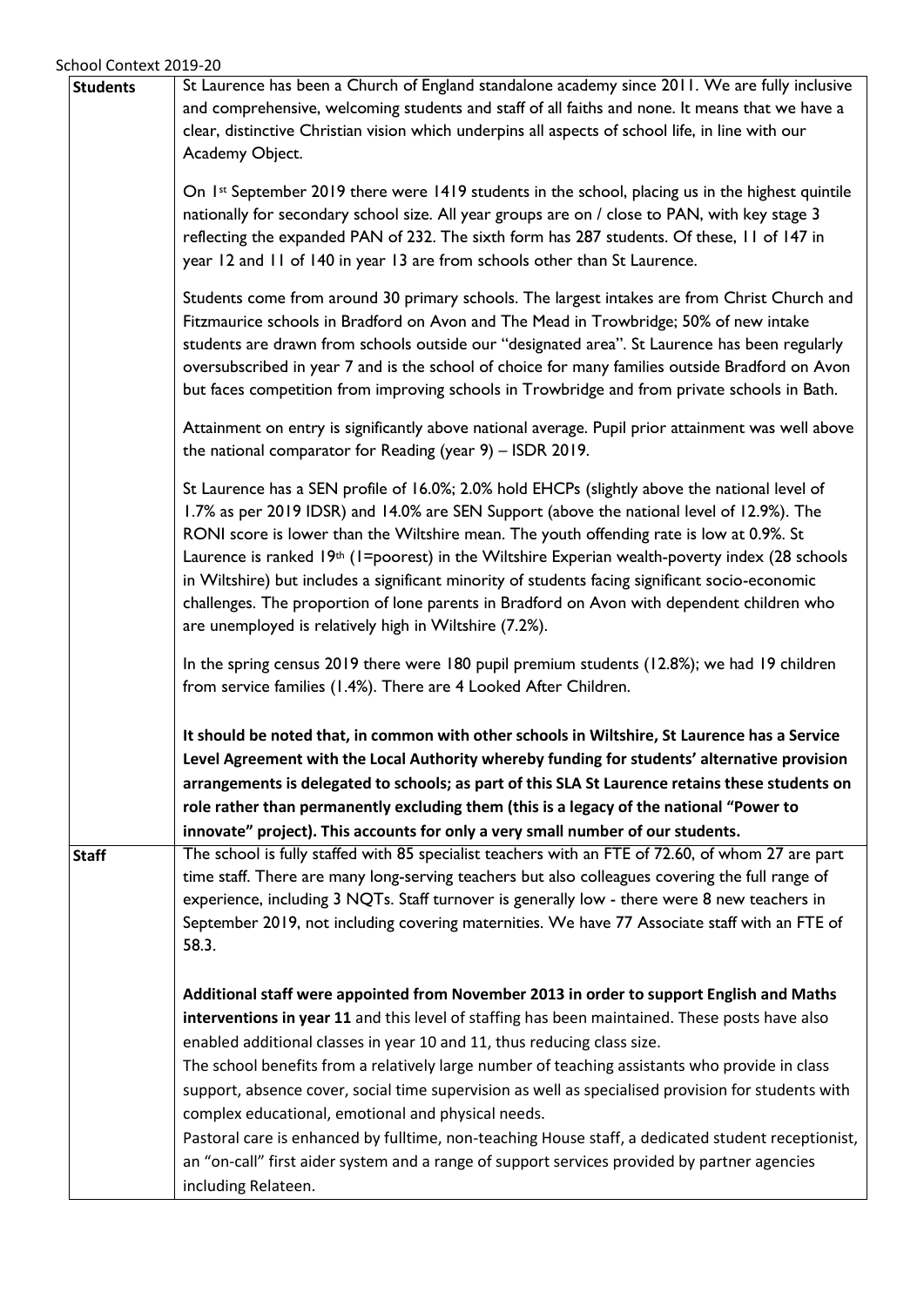School Context 2019-20

|                   | and civic foundation provides a working context within which to develop both our community                                                                                                       |
|-------------------|--------------------------------------------------------------------------------------------------------------------------------------------------------------------------------------------------|
| Other             | From September 2019 we have outsourced our catering and cleaning services. Our dual Anglican                                                                                                     |
|                   | for House Collective Worship.                                                                                                                                                                    |
|                   | excellent facilities for class and individual Music teaching as well as daily use of the auditorium                                                                                              |
|                   | The site encompasses the separately run Wiltshire Music Centre, from which we subscribe to                                                                                                       |
|                   | campus development plan, which will guide our capital projects as funding becomes available                                                                                                      |
|                   | roofing projects in 2019. We have worked with architects Kendall Kingscott to draw up a phased                                                                                                   |
|                   | extension in summer 2014, further replacement boilers in 2016, a new ventilation system and                                                                                                      |
|                   | maintained with regular upgrading, including a boiler and roof in summer 2013, a restaurant                                                                                                      |
|                   | September 2015 and a new Science extension due to open in April 2020. The site is well                                                                                                           |
|                   | the art Mathematics building opened in May 2013, a new Sixth Form centre opened in                                                                                                               |
| <b>Site</b>       | St Laurence has a mixture of buildings ranging from original 1960s classroom blocks to a state of                                                                                                |
|                   | room. Work is planned to enhance further the outside social spaces for students.                                                                                                                 |
|                   | dry months, the "Home Field". In addition sixth formers have a common room and large study                                                                                                       |
|                   | Learning Centre, large canopied areas, outside games facilities including table tennis and, during                                                                                               |
|                   | during each. During these times students have access to the restaurant, the Independent                                                                                                          |
|                   | There are two sittings for break (20 minutes) and lunch (35 minutes), with half the school free                                                                                                  |
|                   | statements for key learning concepts within each subject.                                                                                                                                        |
|                   | 3 since September 2014, replacing national curriculum levels with hierarchical "mastery"                                                                                                         |
|                   | baselines to KS4. We have successfully introduced a new approach to assessment in key stage                                                                                                      |
|                   | individual learning needs of SEND students from KS2 (usually significantly above average)                                                                                                        |
|                   | Stretching student targets are set, based on the FFT top 20% estimates moderated to reflect                                                                                                      |
|                   | programme at Lackham College as part of their timetable.                                                                                                                                         |
|                   | which enables a small group of key stage 4 students to follow a countryside management                                                                                                           |
|                   | education and training post-16. This includes an effective partnership with Wiltshire College,                                                                                                   |
|                   | enhance their personal, learning and work skills and enable them to participate effectively in                                                                                                   |
|                   | number of Key stage 4 students take part in a vocational programme, which is designed to                                                                                                         |
|                   | Photography, AS Classical Civilisation, GCSE Computing and Cambridge National Sport. A small                                                                                                     |
|                   | enhance progression routes from key stage 2 through to post-18, we have introduced A level                                                                                                       |
|                   | of learners in Year 8 and Year 9 to enable the consolidation of key skills in the core curriculum.<br>Our curriculum is predominantly academic, based on GCSEs and A levels. In order to further |
|                   | individual programmes. In addition, we have a 'Core Intervention Programme' for a small group                                                                                                    |
|                   | courses. Intensive progress catch-up is provided in year 7 through Passport Maths as well as                                                                                                     |
|                   | solid platform of transferrable independent learning skills and good progress prior to GCSE                                                                                                      |
|                   | We have retained a 3 year Key Stage 3 in all subjects because we are committed to building a                                                                                                     |
|                   | choices.                                                                                                                                                                                         |
|                   | which timetable block they follow this course in, so that there is greater flexibility in option                                                                                                 |
|                   | Almost all students follow the full Philosophy and Ethics GCSE, although there is flexibility about                                                                                              |
|                   | 2019 32% were entered for EBacc subjects).                                                                                                                                                       |
|                   | curriculum time; these are designed to maximise choice and encourage EBacc participation (in                                                                                                     |
|                   | (Literature & Language). Students choose from 3 free option blocks which comprise 30% of                                                                                                         |
|                   | study double (trilogy) or triple award Science and all are studying two English qualifications                                                                                                   |
|                   | P.E. from year 8, with Languages and Science in addition in year 9. At Key Stage 4, all students                                                                                                 |
|                   | profile. Grouping by prior and current attainment currently takes place in Maths, English, and                                                                                                   |
|                   | In Key Stage 3, students are taught mainly in learning groups with a mixed prior attainment                                                                                                      |
|                   | identified by Ofsted (Feb 2013) and SIAMS (June 2015).                                                                                                                                           |
| & timetable       | Houses are a key strength of the school, contributing much towards the strong community                                                                                                          |
| <b>Curriculum</b> | There are 50x60 minute lessons per fortnightly cycle. The vertical tutor groups within the 5                                                                                                     |